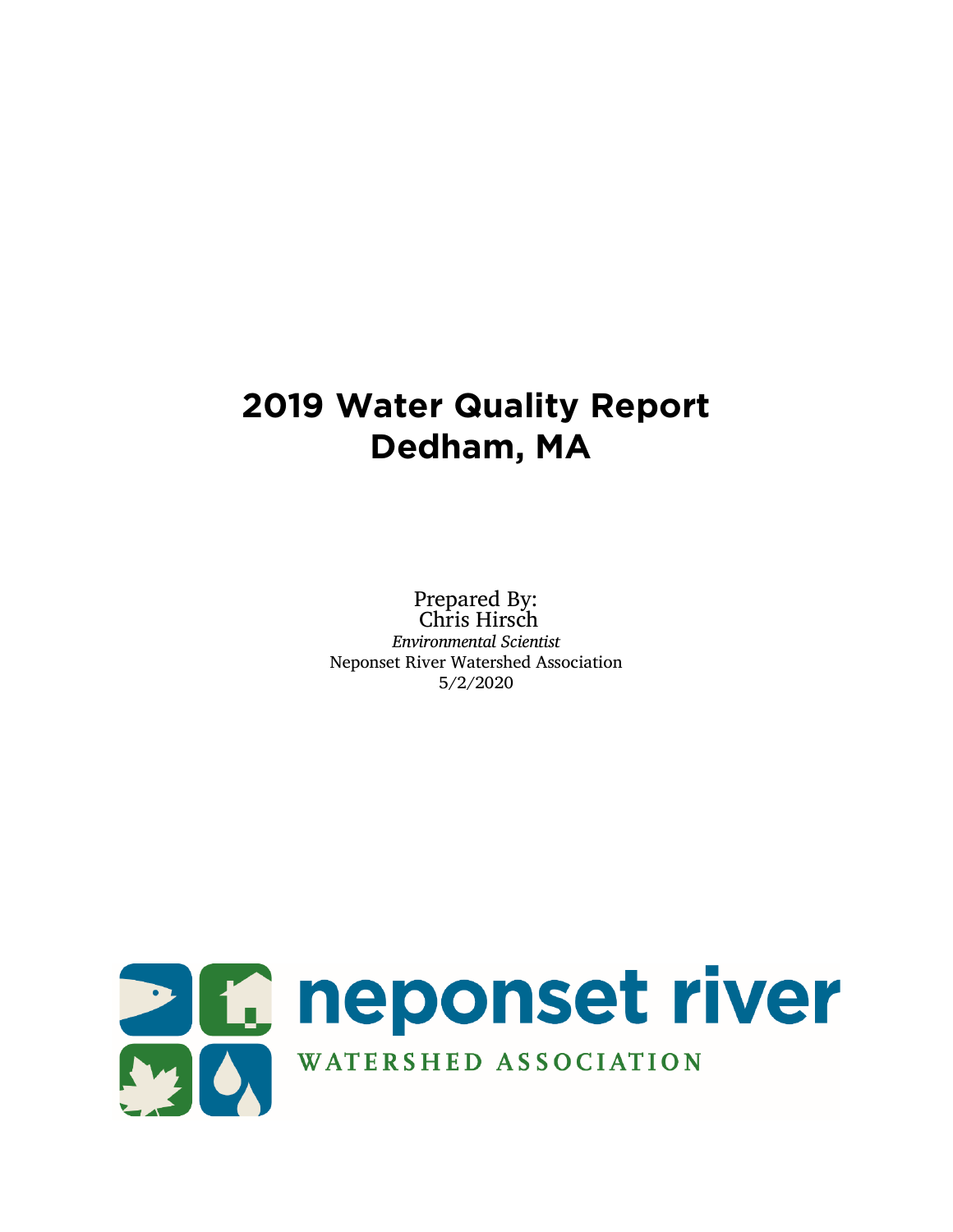#### Introduction:

The Neponset River Watershed Association (NepRWA) has been collecting water quality data in Dedham and throughout the Neponset River watershed since 1996. Samples are collected by volunteers through the Citizen Water Monitoring Network (CWMN) and by NepRWA staff through the Hotspot program.

There is one CWMN station within the town of Dedham. It is located on Mother Brook at Washington Street. This station is sampled once per month between May and October. Mother Brook is tested for *E.coli*, total phosphorus, pH, dissolved oxygen, temperature, orthophosphate, total nitrogen, and ammonia. The scope of this report is limited to *E.coli*, total phosphorus, pH, and dissolved oxygen because these are the parameters for which the state has defined water quality standards. Hotspots are tested for *E.coli*, ammonia, and surfactants.



**Figure 1: CWMN sampling sites within Dedham, MA**

The data gathered by CWMN volunteers from Dedham and elsewhere in the watershed are used to track the health of the Neponset River and its tributaries. Areas with chronic water quality issues or sudden declines in water quality are marked for follow-up Hotspot sampling. In each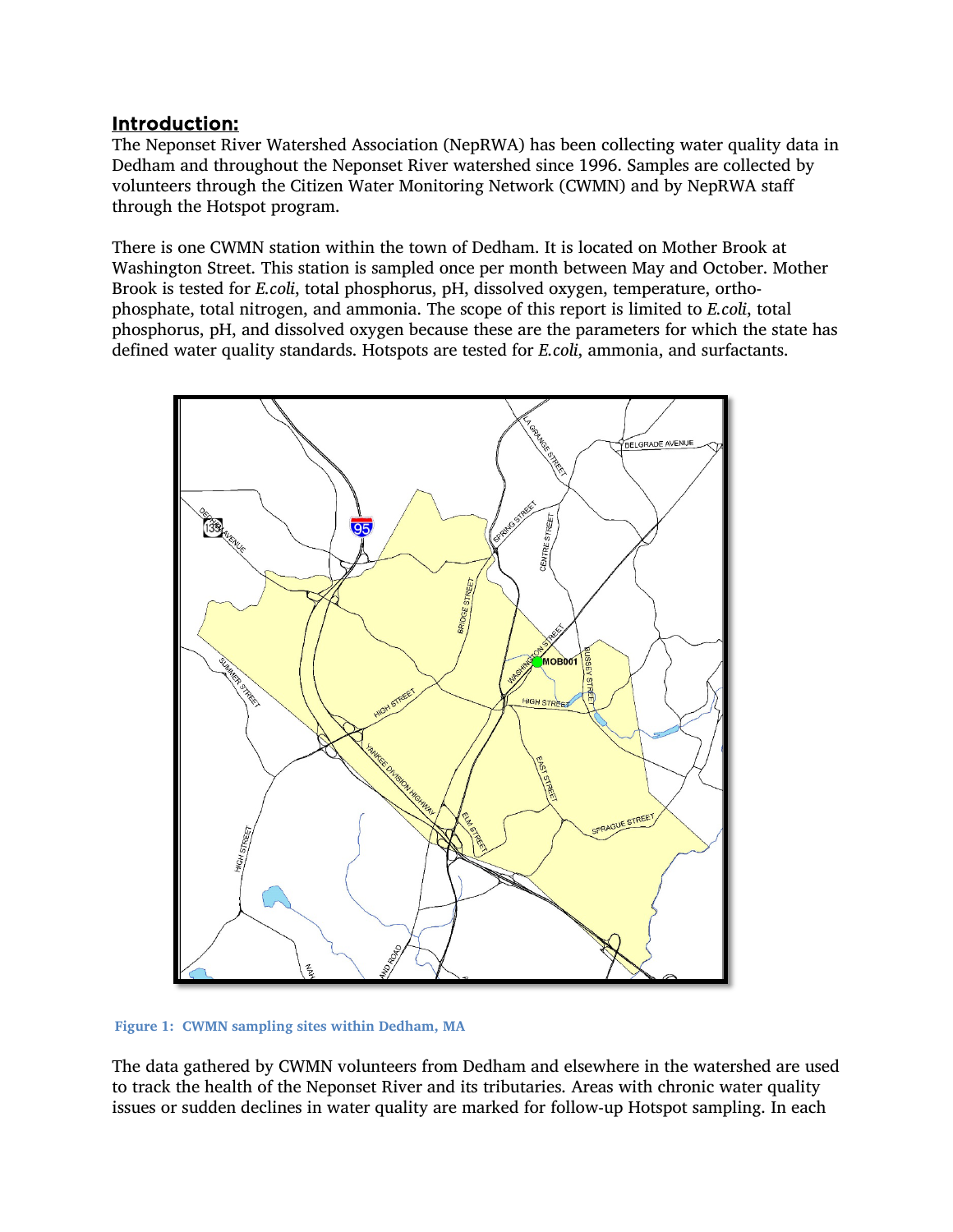case, the goal of the Hotspot sampling was to locate potential sources of sewage contamination and/or gather more information about low dissolved oxygen issues.

This report is intended to provide a summary and interpretation of the results from CWMN 2019. The raw water quality data are available upon request.

## Dedham Water Quality Analysis

#### E.coli

*E.coli* bacteria are used to assess a waterbody's suitability for human contact during recreational activities. They are often used as indicators of the presence of other, more dangerous, pathogens associated with human and animal waste. In Massachusetts there are two criteria for what is considered an acceptable level of *E.coli* within a Class B waterbody. For primary recreation (swimming) no single sample shall exceed 235 Colony Forming Units (CFU) per 100 ml, and/or the geometric mean of at least 5 samples taken within the same season shall not exceed 126 CFU/100ml. For secondary recreation (boating), the geometric mean of at least 5 samples taken within the same season shall not exceed 630 CFU/100ml.



**Figure 2: The ten-year trend of** *E.coli* **Geometric means of at least five samples in Dedham, Massachusetts.** 

Figure 2 suggests that *E.coli* concentrations had been slowly increasing over the past several years, and values spiked in 2018. In 2019, *E.coli* levels returned to concentrations that met the primary contact standard. Mother Brook met swimming standards in 2010, 2011, 2013, and 2019, and met boatable standards in all other years except 2018. In general, *E.coli* concentrations have been fair over the past 10 years, but they improved in 2019.

Several factors are suspected in contributing to the spike in *E.coli* bacteria in 2018. Discharges from the transfer station, a nearby goose colony, and stagnated flow during downstream dam maintenance may have caused a perfect storm of *E.coli* contamination. Hotspot sampling in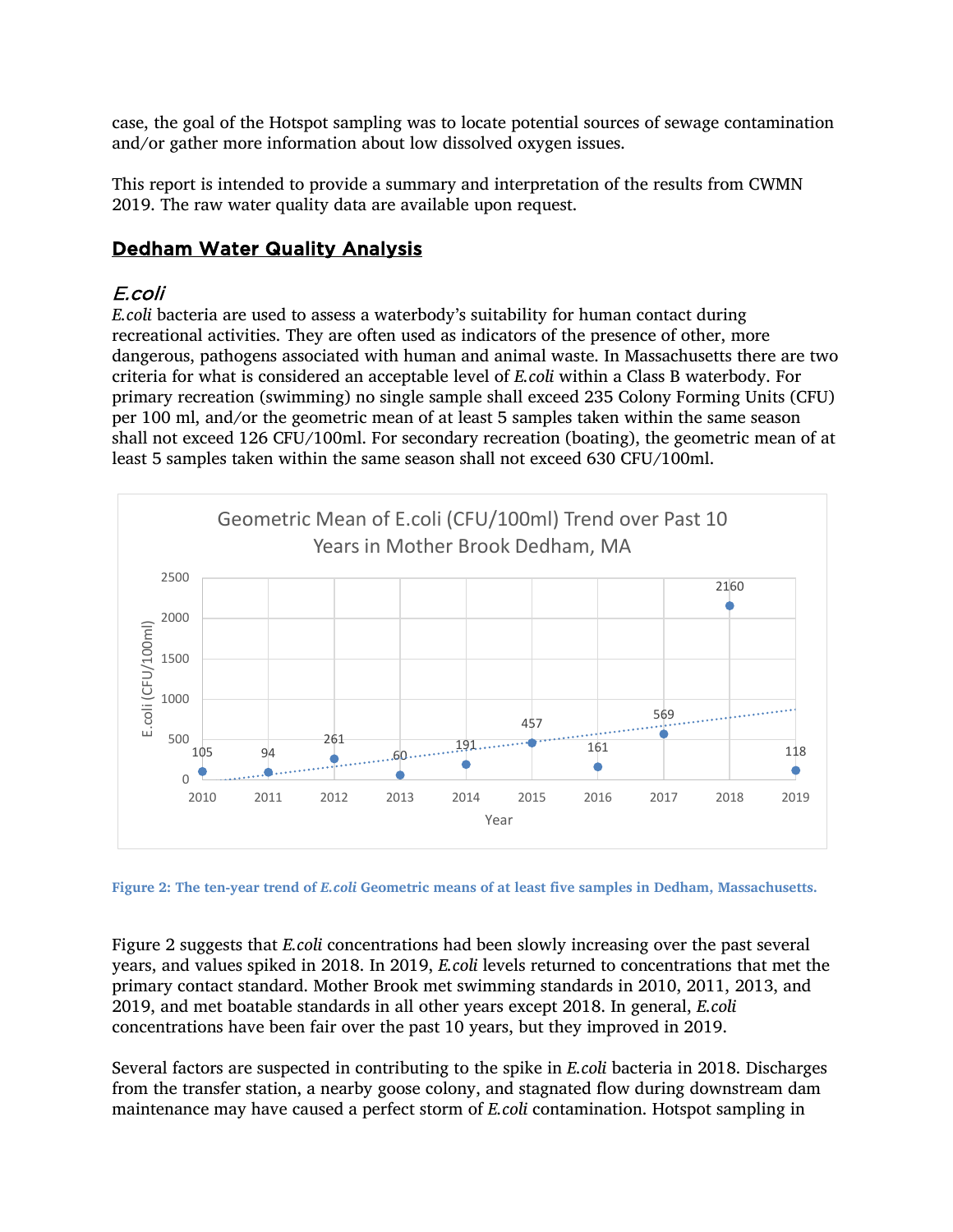2016-2018 documented high *E.coli* loading coming from the Dedham Transfer Station during dry weather, and the town was subsequently notified.

Upon notification, the town took actions to sanitize the transfer station's drain system, and ultimately shut down operations at the transfer station due to safety concerns. *E.coli* levels have dramatically fallen in Mother Brook since the closure of the transfer station, and in 2019 E.coli levels met swimmable standards for the first time in 5 years.

**Table 1: Geometric mean of** *E.coli* **concentrations (CFU/100ml) for at least five samples 2019 vs previous 10 year average**

| Site ID       | <b>Average Geometric Mean of</b><br>E.coli (CFU/100ml) 2010-2018 | Geometric mean of E.coli<br>concentrations (CFU/100ml) 2019 |
|---------------|------------------------------------------------------------------|-------------------------------------------------------------|
| <b>MOB001</b> | 451                                                              | 118                                                         |

Table 2 shows a positive correlation between *E.coli* concentrations and wet weather. Stormwater runoff is a common source of *E.coli* contamination. While concentrations during wet weather are higher than we would like, they are orders of magnitude lower than they have been in the past. This suggests that shutting down the transfer station has eliminated a major source of pollution in Mother Brook. We will continue to monitor the situation to confirm this finding.

| Weather | <b>Total Number of Samples</b><br>2019 | <b>Geometric Mean E.coli Conc.</b><br>(cfu/100ml) |
|---------|----------------------------------------|---------------------------------------------------|
| Drv     |                                        | 54                                                |
| Wet     |                                        | 206                                               |

**Table 2:** *E.coli* **concentrations (CFU/100ml) during wet vs dry weather for** *E.coli* **in Dedham, MA for 2019**

#### Phosphorus

Phosphorus is often the limiting nutrient in freshwater aquatic ecosystems, meaning that the level of available phosphorus in any given waterbody is directly linked to that waterbody's ability to support vegetation. This is important because too much phosphorus can lead to too much vegetation; especially algae which utilize phosphorus suspended in the water column. This process is called eutrophication. Eutrophication can result in crashes of dissolved oxygen (a critical resource required by all aquatic animals), unsightly and strong-smelling algal blooms, destruction of important aquatic plant communities through reduced light penetration, and harmful cyanobacteria blooms that can be toxic to humans and pets.

The state of Massachusetts does not provide numerical phosphorus standards for classification of water quality impairments. Instead MassDEP uses a narrative standard that includes the EPA gold book standard as well as dissolved oxygen problems and recorded presence of algal blooms. For the purpose of this report, the EPA gold book standard was to assess the presence of a phosphorus problem. The gold book standards state that total phosphorus levels should not exceed 0.025mg/l in ponds and 0.05 mg/l in streams.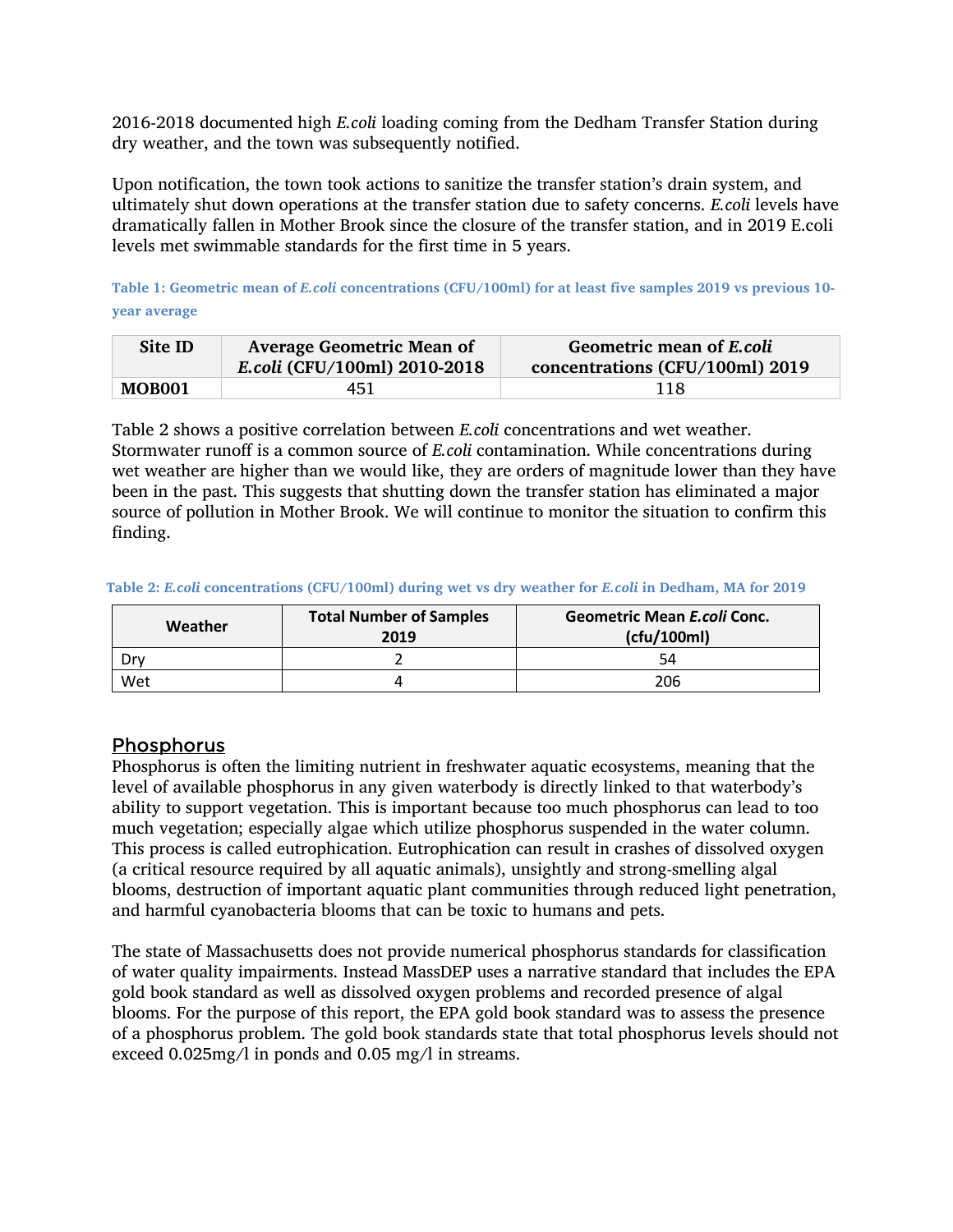Phosphorus loading can come from several sources including stormwater runoff, particularly runoff loaded with sediment or from over-fertilized lawns. Fallen leaves, especially those fallen on impervious surfaces, concentrated in gutters, illegally dumped in riparian zones, or collected in catch basins, can also contribute to phosphorus loading in stormwater.

There are also common sources of phosphorus loading that are not associated with stormwater runoff. These include improperly maintained septic systems, illicit discharges, and internal loading through the release of phosphorus from sediments and dead aquatic plant material.

**Table 3: Average Total Phosphorus concentrations during varying weather in Mother Brook 2019**

| Site ID       | Dry Weather $(mg/L)$ | Wet Weather $(mg/L)$ | Combined $(mg/L)$ |
|---------------|----------------------|----------------------|-------------------|
| <b>MOB001</b> | 0.065758             | 0.063272             | 0.064101          |

The data in table 3 suggest that phosphorus levels were just slightly above the gold book threshold in 2019. They also suggest that stormwater runoff is not solely driving the phosphorus levels at this site on Mother Brook. It is possible that phosphorus is being released from the sediments or it is coming from areas upstream on the Charles River.

Structural and non-structural BMPs could help to reduce the concentrations of Phosphorus upstream. Educating residents and business owners about the proper disposal of yard waste, proper use of fertilizers, and keeping gutters clean will help address this issue. Other nonstructural BMPs such as street vacuuming and regular catch basin cleaning will also continue to help. Finally, structural BMP's that collect and filter out phosphorus before it reaches a water body could have a positive impact on water quality.

### pH

pH is a measure of how acidic or basic something is. The pH of a waterbody is an important factor of habitat quality for aquatic life since water that is too acidic or too basic can be toxic. pH also influences the behavior of nutrients, determining whether they are available for plants to utilize or not. pH is often influenced by bedrock characteristics, groundwater seepage, acid rain, or heavy loading of tannin rich leaves/needles. The state of Massachusetts determined that the healthy range of pH is 6.5-8.3.

**Table 4: Average pH values during varying weather in Mother Brook 2019**

| Site ID       | Max pH | Min pH            | Average pH |
|---------------|--------|-------------------|------------|
| <b>MOB001</b> |        | $\Lambda^c$<br>TZ | ∸∸         |

The pH of upper Mother Brook ranged from 6.9 to 7.42 in 2019. Table 4 suggests that pH was consistently within a healthy range in 2019 and is not a cause for concern. Dissolved Oxygen:

Dissolved oxygen (DO) is necessary to support many aquatic insects, fish and mollusks. These animals utilize dissolved oxygen to breathe. The state of Massachusetts determined that dissolved oxygen levels below 5 mg/L are stressful to aquatic organisms. Warmer water has less